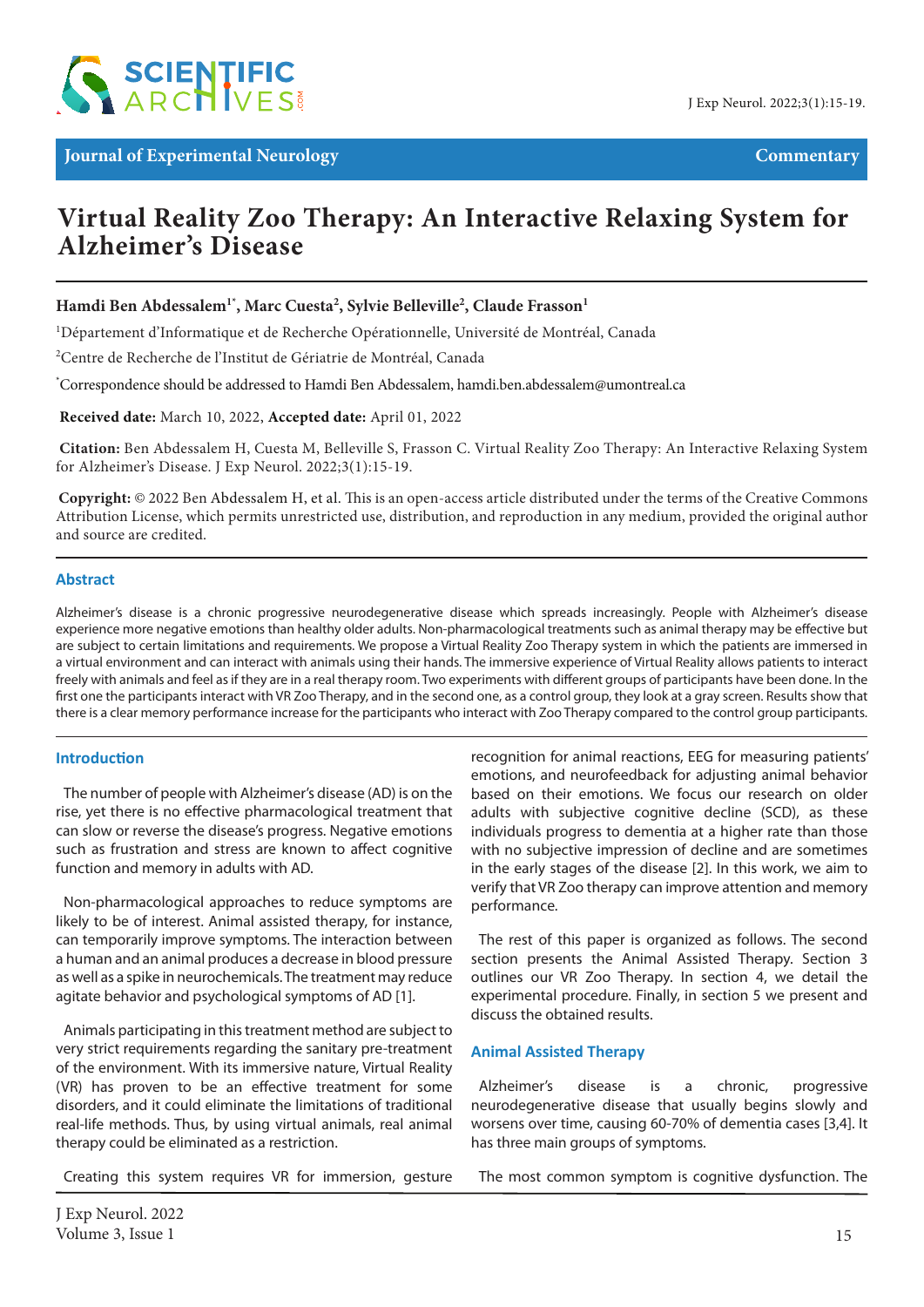second group includes psychotic symptoms and behavioral disturbances (e.g., depression, hallucinations, paranoia, agitation) collectively known as noncognitive symptoms.

The third category includes difficulties in performing activities of daily living.

Symptoms of Alzheimer's disease progress from mild dementia symptoms to very severe dementia [3]. As the situation worsens, the patient often withdraws from family or society [3] and gradually loses physical function, eventually leading to death [5]. The causes of Alzheimer's disease are still poorly understood [3]. No treatment stops or reverses its progression, although some may temporarily improve symptoms [4]. Most of these treatments are palliative.

Current treatments can be divided into pharmacological, psychosocial, and curative. Animal Assisted Therapy (AAT) is a treatment that focuses on psychosocial stimulation, humananimal interactions for therapeutic purposes. It can help someone recover from a health problem or mental disorder. The most commonly used types of AAT are canine assisted therapy and equine assisted therapy. AAT aims to improve a patient's social, emotional, or cognitive functioning. An increasing number of studies show the psychological, social, and physical benefits as well as the educational benefits of animal-assisted therapy [6]. In the elderly, AAT can be used to improve restless behavior, psychological, occupational, social, and physical disturbances, particularly in Alzheimer's disease and dementia.

AAT may increase social interactions by initiating a reduction in agitated behaviors in patients with Alzheimer's and dementia [7]. People with Alzheimer's can easily decipher the simple, repetitive, nonverbal actions of a dog. Animals can act as transitional objects, allowing humans to first establish a connection with them and then extend that connection with humans. Most research findings suggest that AAT, particularly as therapy in dogs, has a "soothing effect" on patients with dementia and Alzheimer's disease [8].

## **Virtual Reality Zoo Therapy**

Virtual Reality Zoo Therapy integrates the theory of AAT and eliminates its constraints. The most common forms of AAT are dogs and horses. Therefore, we integrated a 3D horse and a 3D dog.

Using VR, we can show a realistic, safe, and economical virtual interactive environment. In this environment, the patient can interact with the animals using virtual hands (see Figure 1). The gestures of the patients are analyzed and reproduced using a Leap Motion Device and machine learning model.

The patients can choose between a dog and a horse and interact freely with them using their hands. They can call the animal to approach, eat, or ask to leave at any time. Animals respond as soon as they receive instructions from the patient. In order to match the interaction between animals and users, we made some animations while generating 3D animals' behavior, such as walking, running, eating, etc.



**Figure 1:** Screen shot of Virtual Reality Zoo Therapy.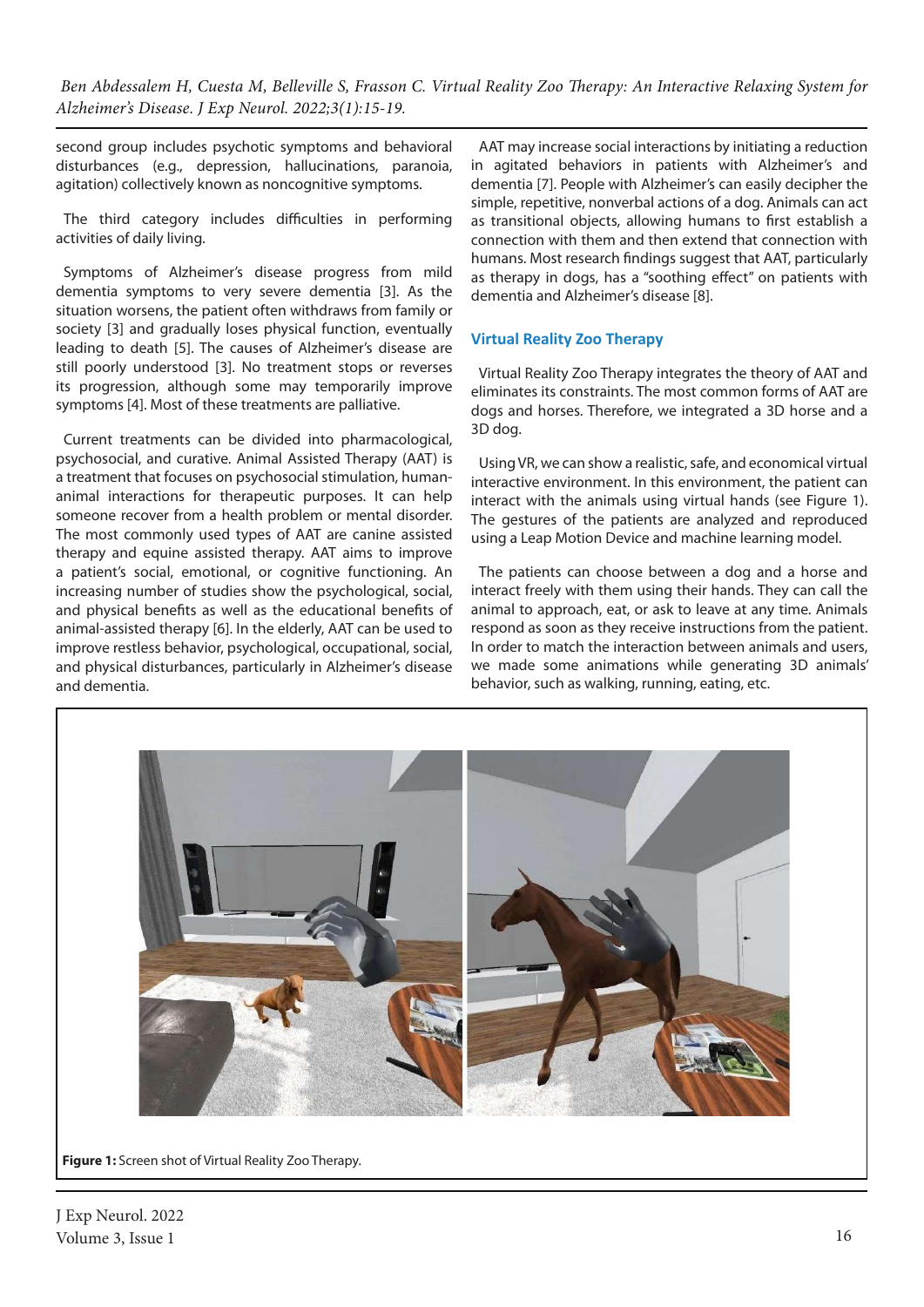This environment contains sound effects as well. A soothing background music in the entire 3D environment is played; we also add different animal sound effects. The sound effect is synchronized with the animal's movement and changes in real time according to the different actions of the animal.

## **Experiments**

In order to analyze the impact of Virtual Reality Zoo Therapy on the cognitive performance of the Alzheimer's disease patients, the participants perform 6 exercises: 3 attention exercises and 3 memory exercises. The following is a description of the attention and memory exercises.

#### **Attention exercises**

**Exercise A1:** a series of numbers are presented vocally to the participants, and they are asked to repeat them in the order of presentation using a numerical pad; then, a second series of numbers are presented vocally, and the participants are now asked to report them in the backward order.

**Exercise A2:** participants hear a list of letters at a rate of one letter per second and are invited to click the space bar every time they hear the letter "A".

**Exercise A3:** images of different objects are shown for a short period of time. Each image is then replaced by four letters and the participant is asked to select the first letter of the object's name.

#### **Memory exercises**

**Exercise M1:** participants are asked to memorize a series of objects presented visually or verbally. Participants are then presented to a series of objects and are asked to determine whether the object was seen visually, auditorily or never presented.

**Exercise M2:** several circles are presented to the participants. A series of these circles is highlighted one by one to create a sequence. The participants are asked to memorize and reproduce the same sequence.

**Exercise M3:** participants are asked to memorize a set of three pictures for a short period of time. Then, we present four sets, and the participants are asked to choose the set which corresponds to the one they saw.

## **Process of the experiments**

We conducted two experiments on 39 participants with SCD divided into 2 groups. The first group contains 20 participants and the second group contain 19 participants. The first group performed the experiments with Zoo Therapy and the second one without the environment as a control group.

Before the experiments, all the participants took a pre-

experiment session in which we make sure that they are eligible to perform the experiments. Our eligibility criteria were the following:

- Older than aged 60 of age,
- · Francophone,
- Normal or correct-to-normal vision,
- · Normal hearing,
	- Met the Consortium for the Early Identification of Alzheimer's Disease – Quebec (CIMA-Q) criteria for SCD:
		- The presence of a complaint defined as a positive answer to the following statements: "My memory is not as good as it used to be" "and it worries me."
	- MoCA 20-30
	- No impairment on the logical memory scale based on the education-adjusted CIMA-Q cut-off scores.

In this pre-experiment session, participants were provided with oral and written description of the study and were invited to sign a consent form.

During the experimental session, the participants start by filling a pre-session form. Next, we equip them with the Emotiv Epoc+ EEG headset, and then, they perform the attention and memory exercises. After they complete the exercises, if the participants belong to the first group, we equip them with the Fove VR headset, and they start interacting with Zoo Therapy, otherwise, if they belong to the second group, they will look to a gray screen for 5 minutes. After that, the participants complete other examples of the attention and memory exercises and finish by filling a post-experiment form. Figure 2 details the process of the experiment.

## **Results**

In order to verify our hypothesis which is Zoo Therapy can improve attention and memory performance, we proceeded by analyzing the performance improvement of attention and memory exercises by calculating the average mean performance of all participants before and after Zoo Therapy environment. Figure 3 shows the obtained results in which we can notice a clear difference between the performance improvement on the attention exercises versus the memory exercises. These results show a clear increase in memory performance following the Zoo Therapy.

In order to make sure that the performances increase obtained after Zoo therapy are related to the interaction with the environment, we analyzed the performance improvement before and after the control group experiment. Figure 4 shows the obtained results in which we can notice that many participants get performance drop.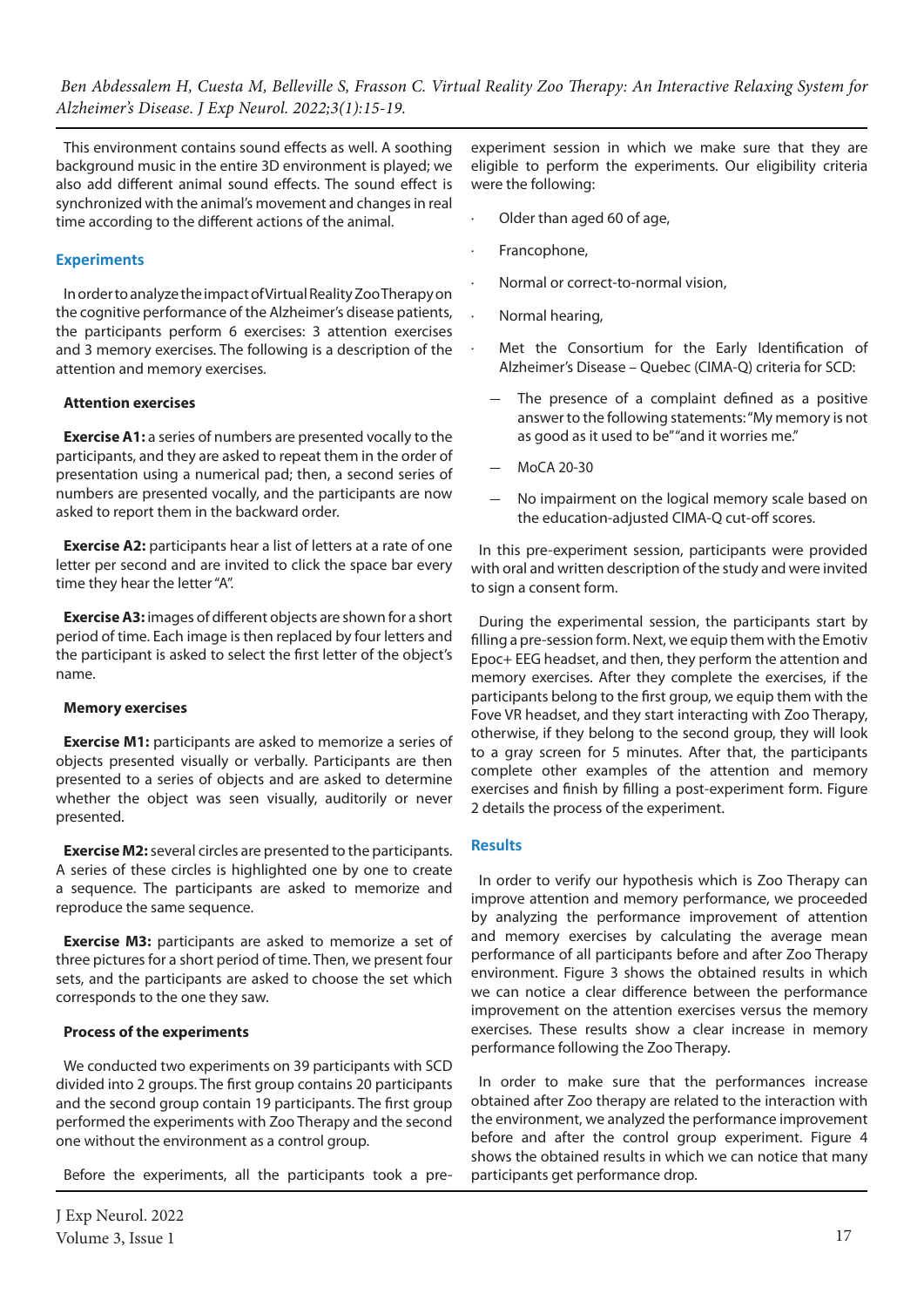







J Exp Neurol. 2022 Volume 3, Issue 1 18